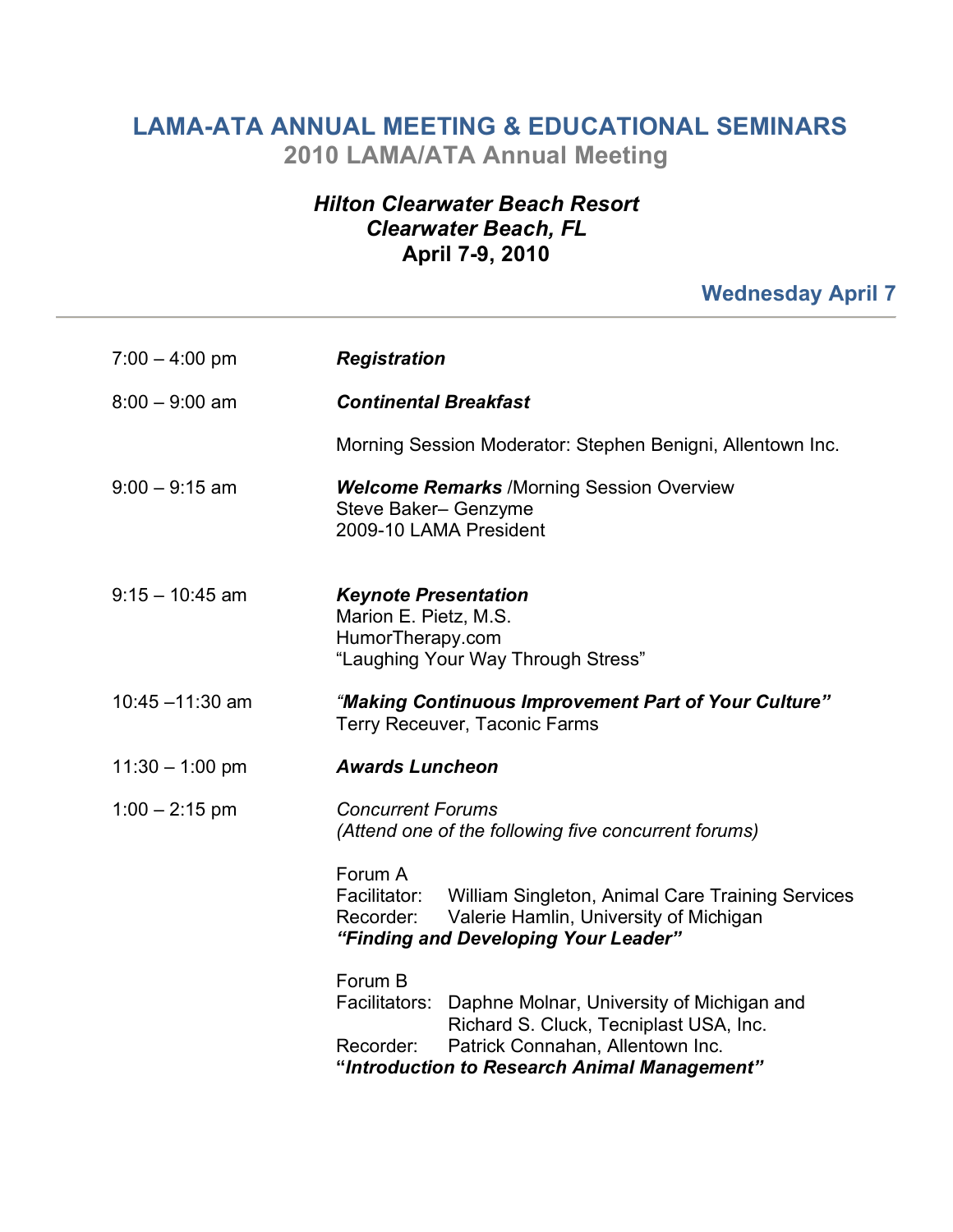|                  | Forum C<br>Facilitator:<br>Recorder:                  | Jim Houts, Molecular Imaging Products Company<br>Scott Hoy, Allentown Inc.<br>"Waste Anesthetic Gas Management-The Realities"                                         |
|------------------|-------------------------------------------------------|-----------------------------------------------------------------------------------------------------------------------------------------------------------------------|
|                  | Forum D<br>Facilitator:<br>Recorder:                  | David Johnson, Cascades Biosciences Consultants<br>Mick Peters, TOPAZ Technologies<br>Scott Schriver, Allentown Inc.<br>"Lowering Compliance Risk Through Technology" |
|                  | Forum E<br>Recorder:<br><b>Sterilizer Correctly?"</b> | Facilitators: Sean Herdlein and Michael Mondo, Getinge USA<br>Brian Anderson, Allentown Inc.<br>"Autoclave Application Review Is Your Staff Using the                 |
| $2:15 - 2:30$ pm |                                                       | <b>Break and Switch to Next Forum</b>                                                                                                                                 |
| $2:30 - 3:45$ pm |                                                       | <b>Concurrent Forums (Repeated)</b>                                                                                                                                   |
| $3:45 - 4:15$ pm |                                                       | <b>Summary of Forums from Recorders</b>                                                                                                                               |
| $5:00 - 6:30$ pm |                                                       | Cocktail Reception/LAMA Foundation Auction                                                                                                                            |

## **Thursday April 8**

| $7:00 - N$ oon                                            | <b>Registration</b>                                                                                                                                        |  |
|-----------------------------------------------------------|------------------------------------------------------------------------------------------------------------------------------------------------------------|--|
| $7.30 - 8.45$ am                                          | <b>Continental Breakfast</b>                                                                                                                               |  |
| Thursday morning moderator: Steve Benigni, Allentown Inc. |                                                                                                                                                            |  |
| $8:45 - 9:15$ am                                          | "Deter, Detect, Prevent – Vivarium Security"<br>Kevin J. Anderson, Edstrom Industries, Inc.                                                                |  |
| $9:15 - 9:45$ am                                          | "Understanding Team Management"<br>Carolyn Malinowski, Northwestern University                                                                             |  |
| $9.45 - 10.15$ am                                         | "How to Present and Speak to Your Audience Effectively<br><b>Regardless of the Topic Being Presented"</b><br>Stephanie Barrett, Baylor College of Medicine |  |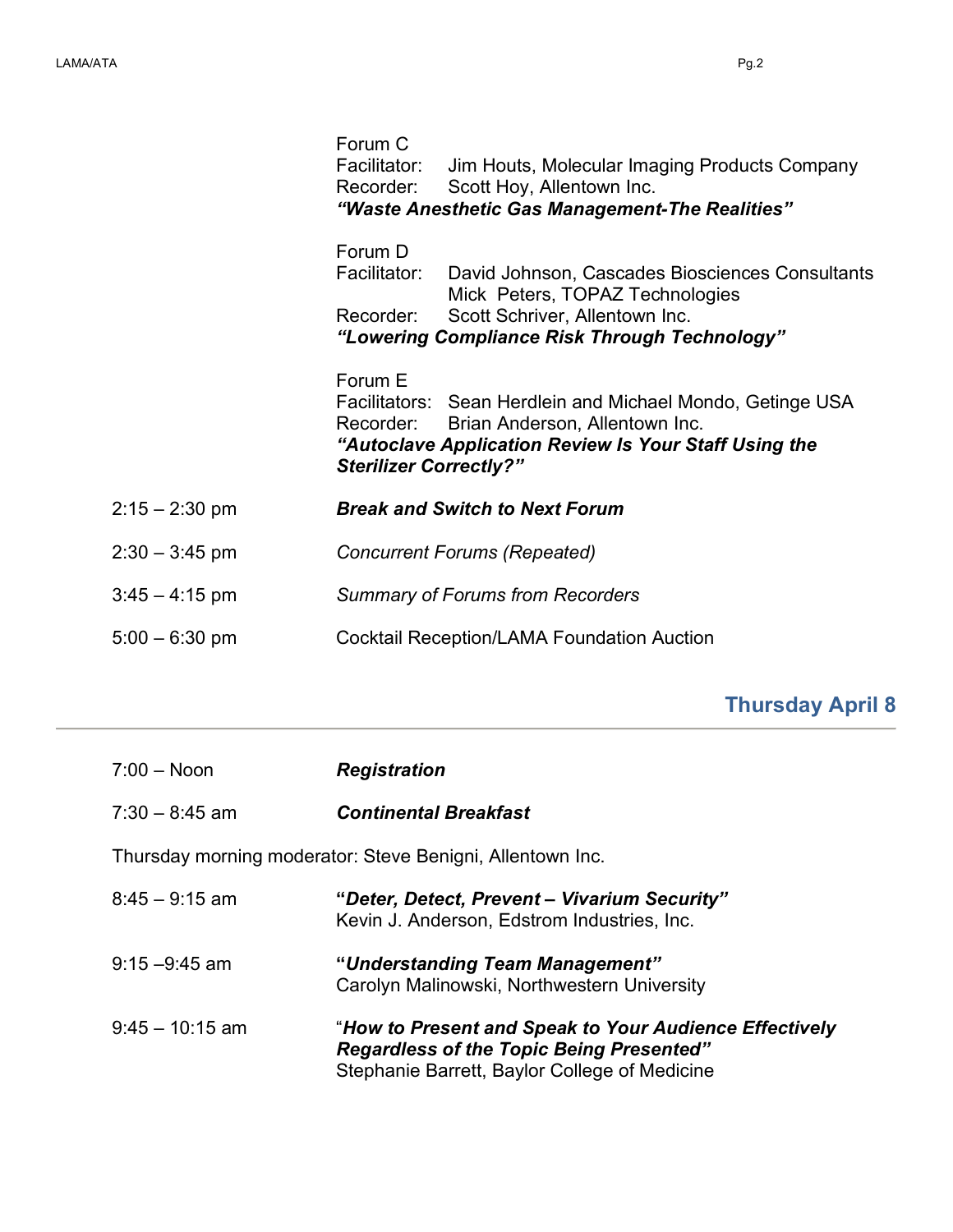÷

| 10:15-10:30 am                                          | <b>Break</b>                                                                                                                                                                                              |  |
|---------------------------------------------------------|-----------------------------------------------------------------------------------------------------------------------------------------------------------------------------------------------------------|--|
| $10:30 - 11:45$ am                                      | <b>Roundtable Discussion: The Green Vivarium</b><br>Panel: Gary Westhoff, Steris Corporation, Marcel Dion, Steris<br>Corporation, Chris Kanaby, Rees Scientific, Wayne DeSantis,<br><b>Tecniplast USA</b> |  |
| $11:45 - 12:00 \text{ pm}$                              | Grab a lunch! But don't go away - Marion returns                                                                                                                                                          |  |
| Thursday afternoon moderator: Scott Hoy, Allentown Inc. |                                                                                                                                                                                                           |  |
| $12:00 - 1:00$ pm                                       | <b>Marion Returns!</b><br>"Laughing Your Way Through Lunch!"<br><b>Box lunch provided</b>                                                                                                                 |  |
| $1:00 - 2:00$ pm                                        | "Process Mapping to Identify NVA (Non-Value Added) Steps"<br>Terry Receuver, Taconic Farms                                                                                                                |  |
| $2:00 - 2:30$ pm                                        | "UMDNJ AALAS Development Program: A Living Document"<br>Peter Rodriguez, UMDNJ-Newark                                                                                                                     |  |
| $2:30 - 3:00$ pm                                        | "Disinfectant Residues: Concern or Non-Issue?"<br>Paul Lopolito, Steris Corporation                                                                                                                       |  |
| $8:00 - 11:00$ pm                                       | LAMA-ATA event: Enjoy the music of:<br>"Jimmy Suvoy Experience Band". Dance the night away and have<br>a little dessert on us.                                                                            |  |

**Friday April 9**

| $7:00 - N$ oon                                             | <b>Registration</b>                                                                                |
|------------------------------------------------------------|----------------------------------------------------------------------------------------------------|
| $7:30 - 8:15$ am                                           | <b>Continental Breakfast</b>                                                                       |
| Friday morning moderator: Patrick Connahan, Allentown Inc. |                                                                                                    |
| $8:15 - 8:35$ am                                           | "Scientific Method, Meet ADDIE"<br>Carolyn Dugan, Covance Laboratories, Inc.                       |
| $8.35 - 8.55$ am                                           | "Keys to a Successful Technology Implementation and<br>Launch"<br>Scott Calvin, Topaz Technologies |